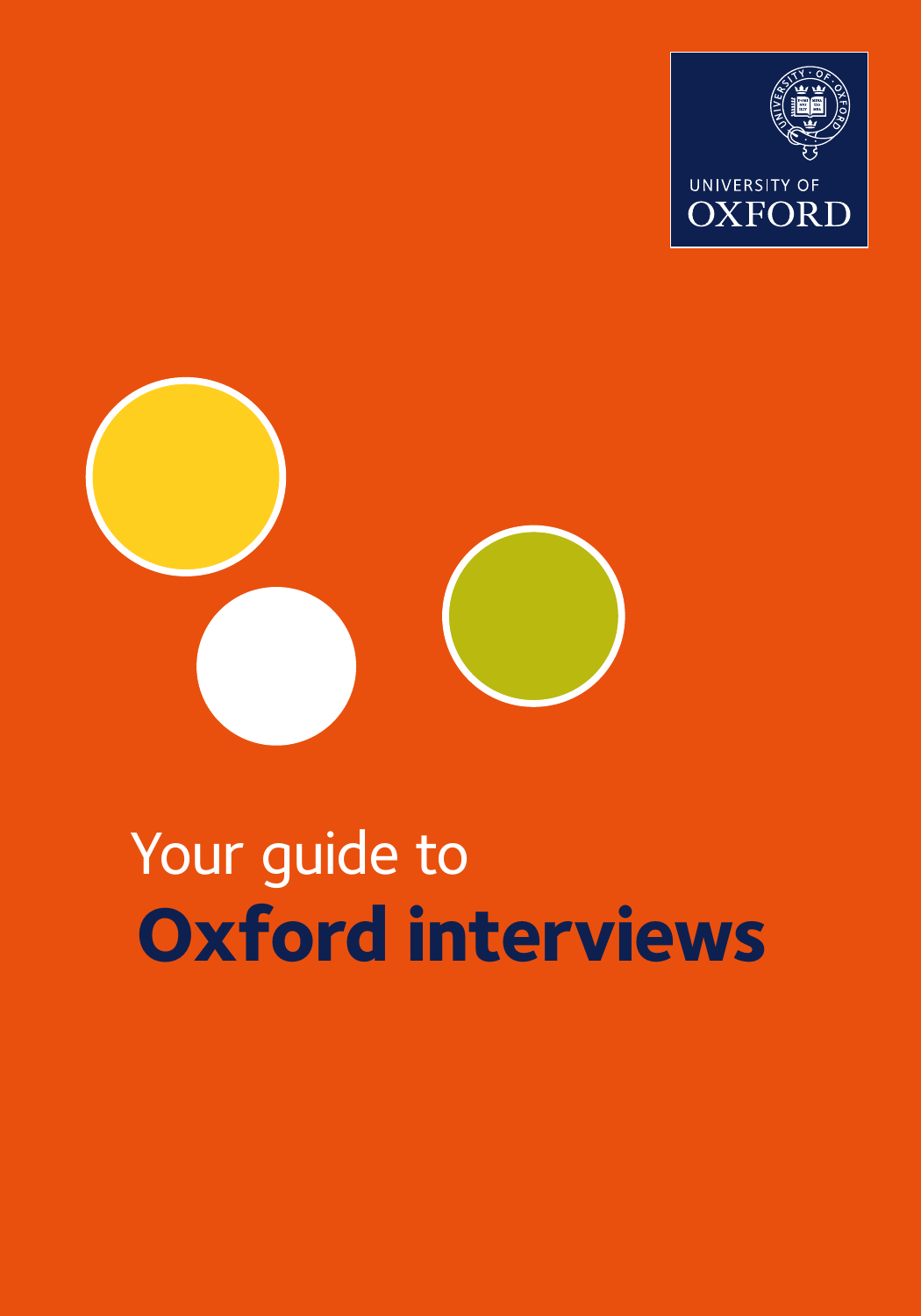

The interview is the part of our admissions process which allows students to have a detailed and in-depth discussion about their chosen subject with Oxford tutors. We are aware that this can be an unfamiliar experience for many students so this guide aims to explain why we interview and how best to prepare.

Every year we have many more strong applicants than places available. Tutors use interviews to recreate the format of an Oxford tutorial, to find out how you will perform in this environment. This helps tutors select students who will benefit most from Oxford's style of teaching. Interview questions are designed to show how you think, so you will need to have an open and enquiring mind. You will probably be asked to tackle an unfamiliar problem. Tutors also want to find out more about your commitment to your chosen course, so you may be given the opportunity to talk about your wider reading.

Yes, it may feel challenging and unfamiliar but – if you are serious about your studies – it's also a great opportunity to talk to experts in your chosen subject. This may sound odd, but you may well enjoy the experience: many students do.

Finally – give yourself a pat on the back if you are shortlisted – this is a significant achievement in itself!

Good luck.

Samina Khan Director of Undergraduate Admissions and Outreach

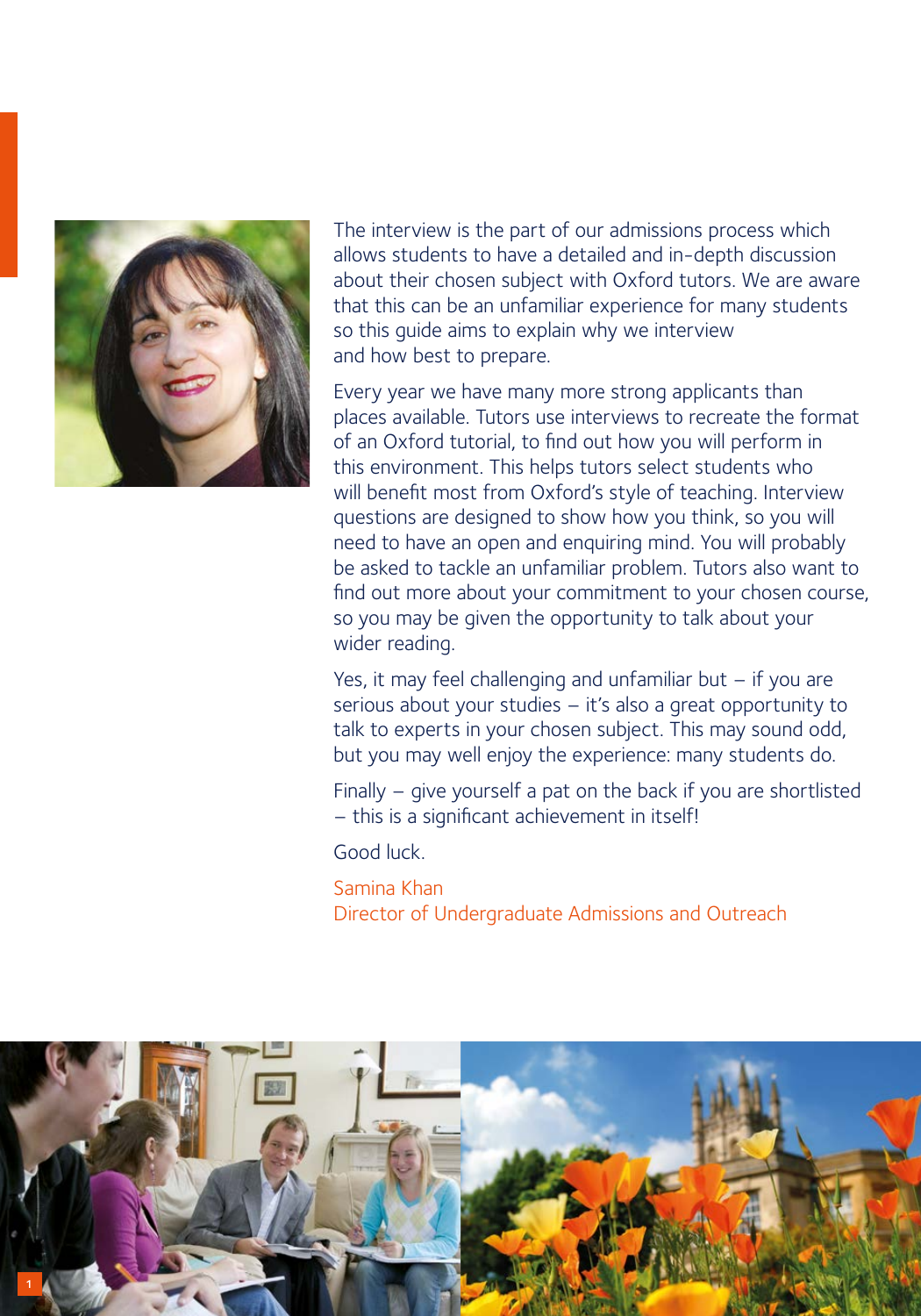# WHY DOES OXFORD INTERVIEW?

*'Interviews tell us important things about a candidate which are not captured by grades or test scores. We can see candidates think, not merely parrot information.'* Medicine tutor

*'Interviews give us the chance to see whether an applicant has the intellectual capacity to learn and be stretched by our teaching system; fundamentally the question is this: can we teach this person in a tutorial situation and will they thrive in this environment?'* Italian tutor

*'I interview to find what we call 'potential' and disentangle it from either poor schooling or coaching.'* Physics tutor

## WHEN WILL LHEAR?

**All interviews take place in December but please be aware that you may only be given a week's notice that you have been shortlisted.**

You will receive a letter or an email indicating whether or not you have been invited for interview towards the end of November or in early December. Normally this will be from the college to which you applied or to which you were allocated if you made an open application. Occasionally if a college is significantly oversubscribed for a subject, you may be invited by a different college.

A timetable for interviews is normally available from August, at **[ox.ac.uk/interviews](https://www.ox.ac.uk/admissions/undergraduate/applying-to-oxford/interviews?wssl=1)**.

# Applicants with disabilities

Oxford University welcomes applications from disabled students, makes reasonable adjustments to facilitate their access to courses, and provides support and assistance throughout the interview process.

Please provide details of any disabilities in your UCAS application. We also recommend that students with disabilities inform their Oxford college of any particular requirements well in advance of their interview, so that any appropriate arrangements can be made.

Please refer to **[ox.ac.uk/swd](https://www.ox.ac.uk/admissions/undergraduate/why-oxford/support-and-wellbeing/students-with-disabilities?wssl=1)** for further information on sources of support available.

*'Having Asperger Syndrome - an autistic spectrum condition – I thought I would find it really difficult to get talking to all these new people. As it turned out, I was welcomed by friendly current students and immediately started chatting to other people applying for my subject. The interviewers were incredibly sympathetic and understanding. They weren't looking to catch me out, but rather, to help me demonstrate my ability. It was apparent over those three days, that an Oxford education was welcoming, accessible, and about having fun as well as working hard. Having Asperger's and arriving for interviews was terrifying, but well worth it, and it simply wasn't a huge issue.'* Chris, PPE

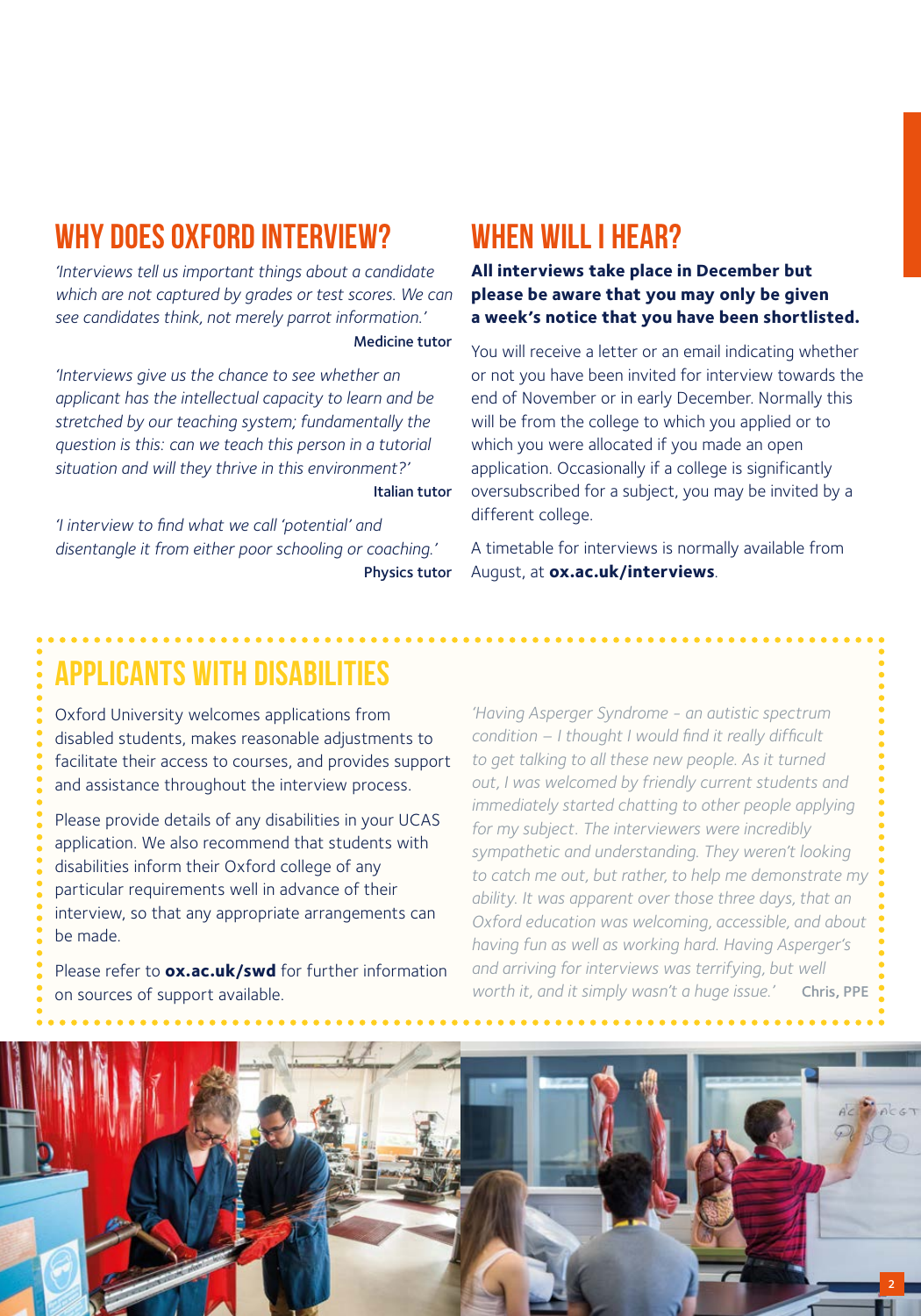# Who will interview me?

You will be interviewed by academic tutors, usually within a college. They teach and research at the University and decide who studies here. Normally you will be interviewed by two tutors, occasionally more. If you are applying for a joint course, with two or more subjects, you should expect to be interviewed by tutors representing each of the subjects. For some joint courses you may be interviewed separately for each subject area.

# WHAT HAPPENS?

You will be asked to come to Oxford for one day or more, depending on the course that you're applying for. You will be given a room in college if you need to stay overnight, and your accommodation and all your meals will be provided for free.

Once you arrive you will find out when your interview(s) will take place. In some subjects you will automatically be interviewed at a second college. For other subjects, you may be offered the opportunity to have an interview at a second or even a third. This does not necessarily mean that you will not be offered a place at the first college or that this college is no longer considering your application. This system of additional interviews is to give you the best possible chance of gaining a place.

*'The interviews were a great chance to give an intellectual account of yourself to some of the sharpest minds on the planet, which despite being an unnerving experience was ultimately very rewarding. When I wasn't in interviews I could hang out with other applicants as well as with current second years, who were all really amazing company. We were well looked after, constantly kept supplied with tea, coffee and biscuits, and second years organised outings to restaurants and ice-cream parlours. The experience was so enjoyable that I've since been using it as an argument to get people to apply – it's almost worth applying just for the chance to sample Oxford University for a few days.'* Alex, Philosophy and Theology

If I were to visit the area where you **GEOGRAPHY** 

3

live, what would I be interested in? **[ox.ac.uk/interviews](https://www.ox.ac.uk/admissions/undergraduate/applying-to-oxford/interviews?wssl=1)**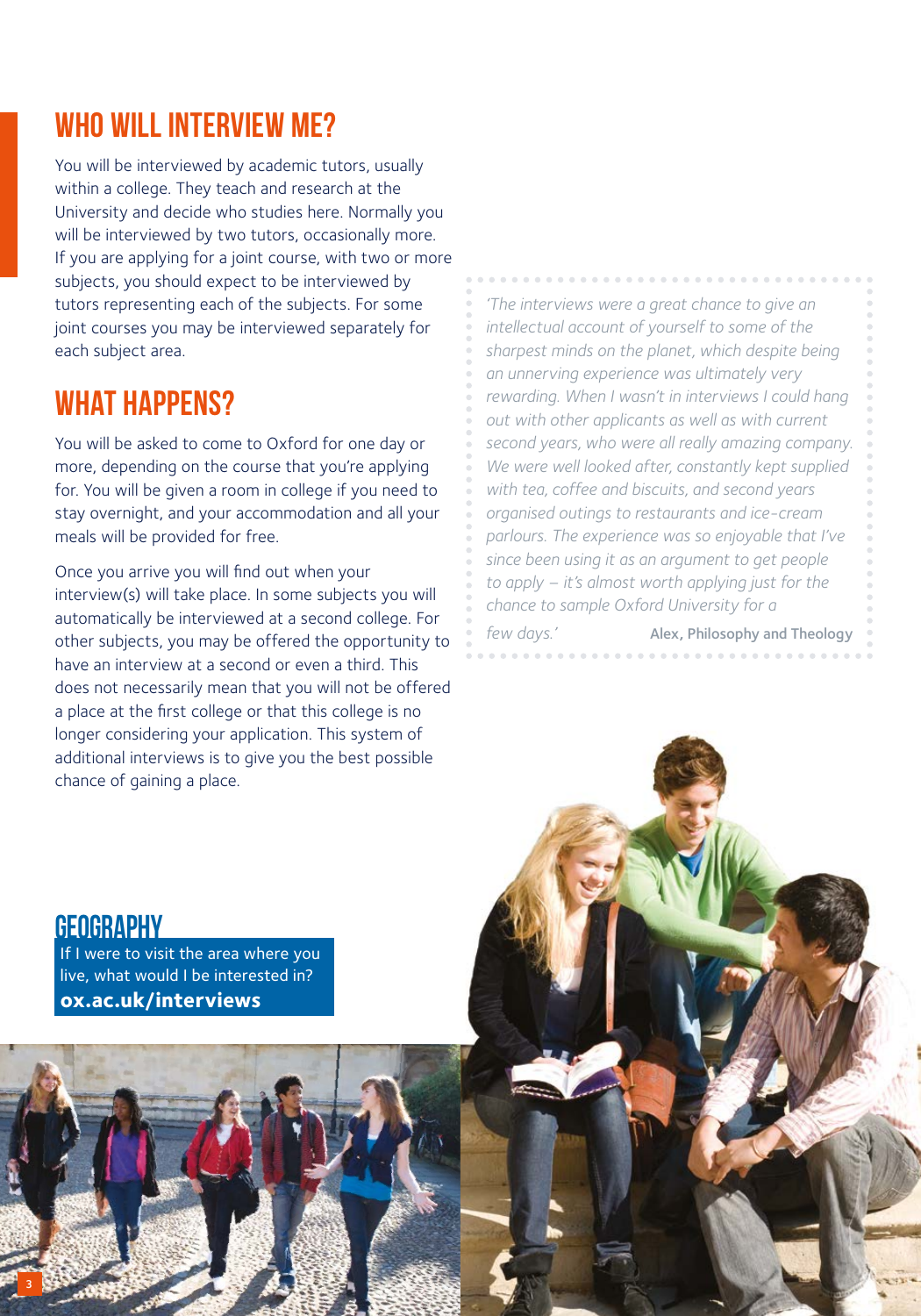# Support while you are here



----------------------

### Hi there!

I'm Charles, and I'm an undergraduate at Pembroke College, Oxford and an interview helper. Coming to Oxford for your interview might seem like a scary process at first, but we are here to assure you that there's nothing to worry about. Each college has its own group of interview helpers, and we're all here to assist you with anything you need during the period. Whether it's a friendly face to show you to your room and elsewhere in college, someone to take you to another college for interview, or even just someone to talk to, it's our job to make sure that you feel as welcome as possible during your stay. We also organise evening entertainment in the form of film nights, games nights and so on. But, most importantly, we're here to let you know that Oxford students aren't all workaholics who never set foot outside the library; we're just like you! Best of luck for your interviews. Charles

# WHAT TO WFAR

Wear whatever clothes you feel comfortable in. Most tutors will not dress formally, and you really don't have to either. You won't be judged on what you wear.

# WHAT TO BRING

Your invitation letter will let you know what to bring but here are some general recommendations:

- Copies of your personal statement and any written work that you have submitted (tutors may refer to these during your interview)
- A mobile phone and charger (so that the college can contact you if they need to)
- A book or some current school work (only a relatively small amount of time is spent in interviews)

### Interviews are a chance for you to see what life is like as an Oxford student:

- In many ways your interviews will be like a mini tutorial, the format of much of the teaching at Oxford
- Only a small amount of your time in Oxford will be spent in interviews, so you will have plenty of opportunity to explore Oxford and to get to know the city
- If you are here for more than a day, you will live in college and have a chance to meet other students

How would you design a gravity dam for holding back water? **[ox.ac.uk/interviews](https://www.ox.ac.uk/admissions/undergraduate/applying-to-oxford/interviews?wssl=1)**

**ENGINEERING** 

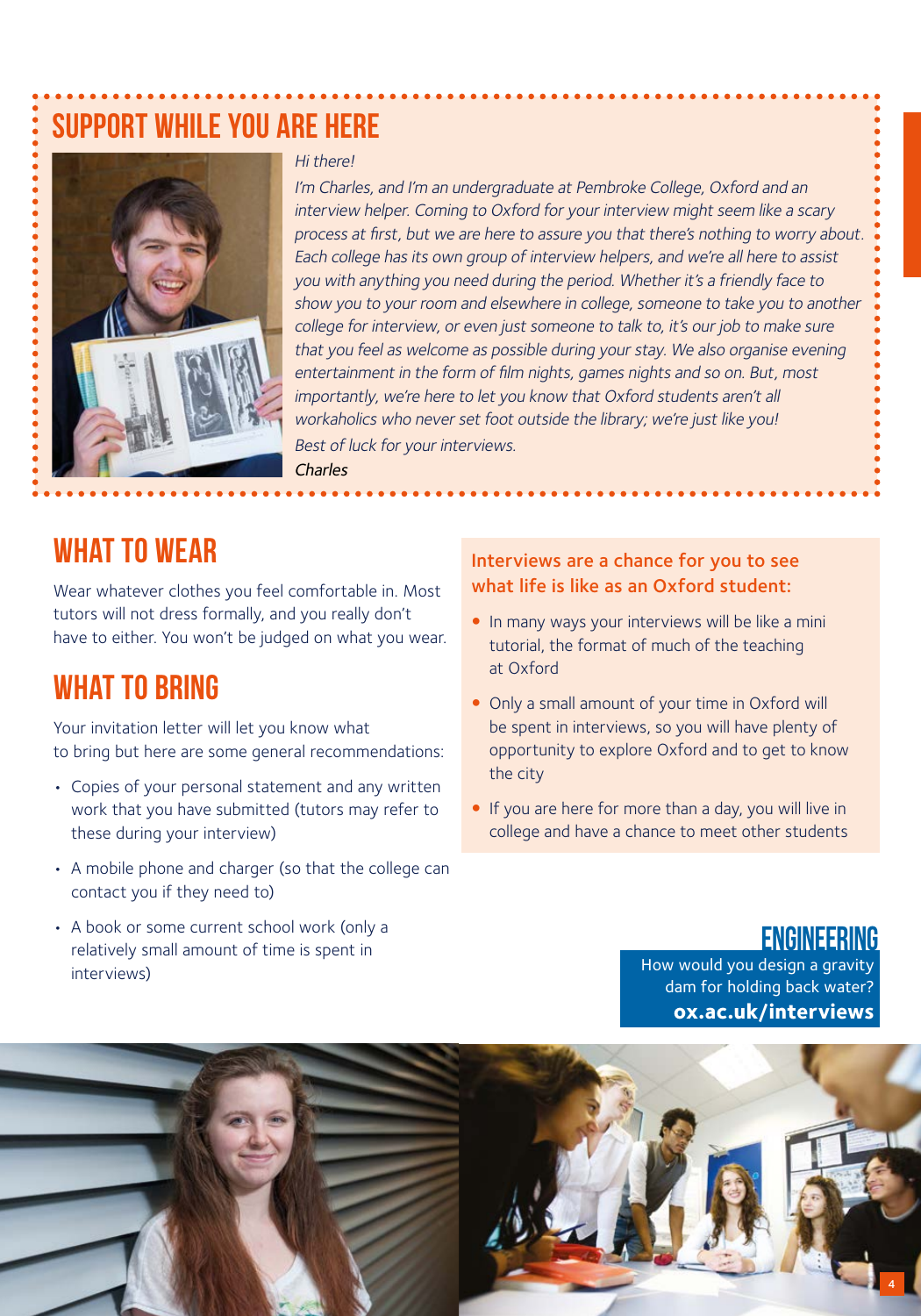# WHAT ARF TUTORS I OOKING FOR?

*'First of all, there really is no Oxford 'type'. A promising applicant is one who is flexible, responsive and thoughtful in their approach, whichever educational system or background they come from.'* Italian tutor

*'Clarity of expression and thought, precision of analysis, flexibility of argument, and sheer enthusiasm for the subject – a raw intellectual curiosity which encourages the student to think and question.'* History tutor

*'A deep, irresistible interest in the subject they want to study combined with an imaginative but rigorous mind. The best interviews develop into conversations rather than question-and-answer sessions.'* English tutor

# WHAT WILL I BE ASKED?

Tutors will understand that you may be nervous and will try to put you at your ease. They want you to feel able to be yourself in the interview, and to allow you to demonstrate your skills and abilities.

They will probably ask you a few simple questions to begin with: perhaps about something in your personal statement. They will then move on to questions about your subject.

Depending on what is relevant for the course you are applying for, you may be given a text, a poem, a graph, or an object, and then asked to answer questions and comment on it. You may be given these before the interview, and will be advised if there is anything in particular on which you need to focus.

Tutors may also refer to any written work that you were asked to submit.

Questions may be about the subjects that you are currently studying at school or college. However, you will also be offered opportunities to show whether you have read around the subject and to demonstrate your interest beyond your school or college syllabus.

### modern languages

Should poetry be difficult to understand? **[ox.ac.uk/interviews](https://www.ox.ac.uk/admissions/undergraduate/applying-to-oxford/interviews?wssl=1)**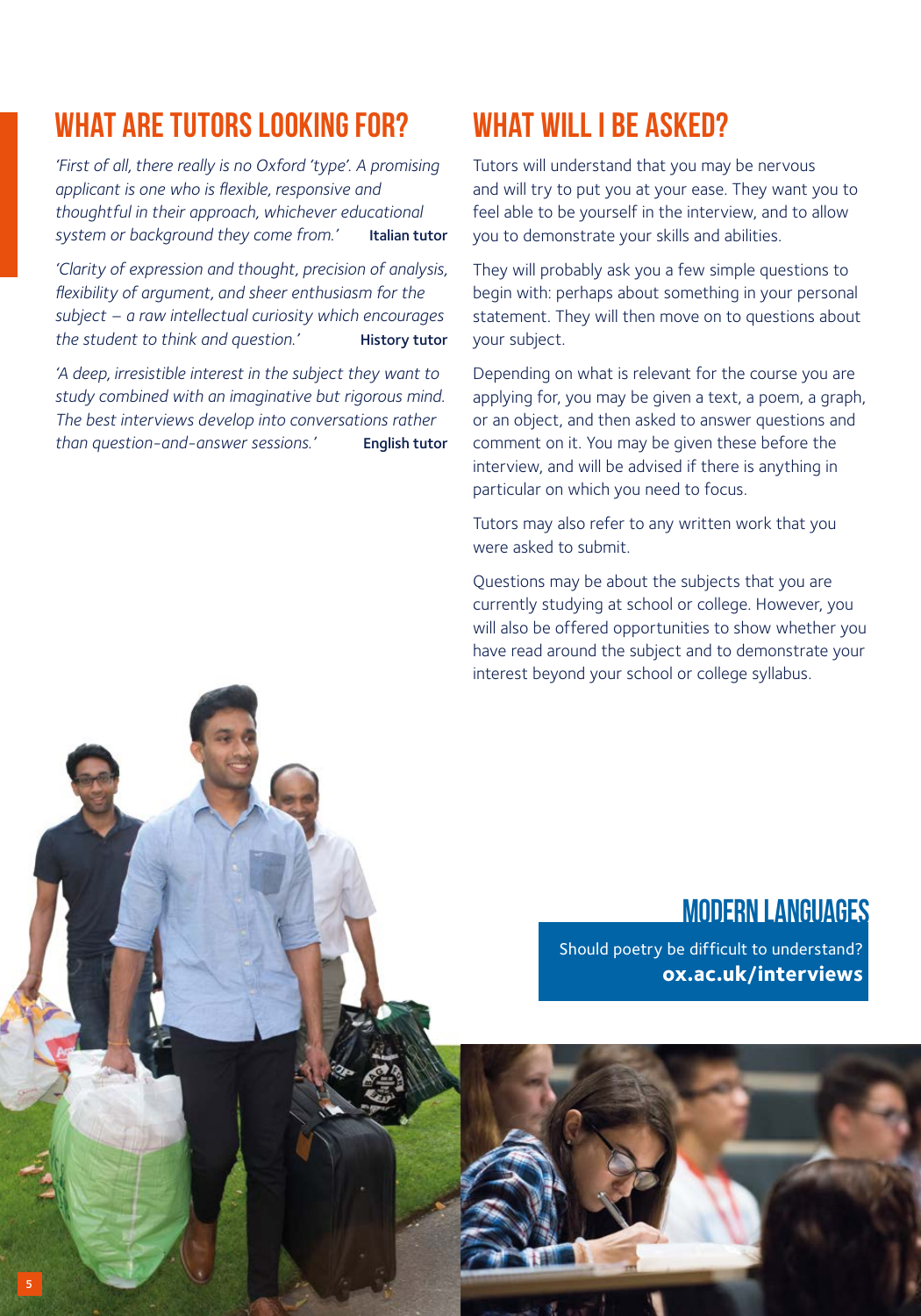# WHAT IF I DON'T KNOW THE ANSWER?

*'For the most part, interviews are about seeing how well you can think something through, not how much you already know. So don't hesitate to ask for clarification if you are unfamiliar with a particular technical term, or if a question you've been asked*  seems unclear or ambiguous.' Medicine tutor

If you don't know the answer to a question, don't worry! You may wish to explain that you haven't covered that topic yet, but do try to work out the answer if you can. Many questions are designed to test your ability to apply logic and reason to an idea you may never have encountered before.

### Are there right or wrong answers?

*'We want to see someone thinking for themselves, being willing to tackle a challenging question – It's really important for candidates to understand that 'tackling' doesn't necessarily mean 'solving': it'll be about applying skills that you already have to a new scenario, text, or problem, so we want to see how you set about it.'*

#### French tutor

Sometimes tutors may suggest an alternative way of looking at a problem. They are looking for evidence that you are willing to engage with new ideas, and that you can be flexible in your thinking.

### experimental psychology

Why do humans have two eyes? **[ox.ac.uk/interviews](https://www.ox.ac.uk/admissions/undergraduate/applying-to-oxford/interviews?wssl=1)**

### *'In my first interview, two tutors asked me questions about a couple of poems they'd given me. At one point I had absolutely no idea what to say, so they just moved on! I thought it was bad at the time, but I suppose it didn't matter. In my second interview I was invited to expand on some of the things from my personal statement. That evening we were shown where we could eat dinner in college and after meeting a few people there, we headed out to relax and compare our experiences of interviews'.*

Richard, English

*'I had heard so many stories about the interviews: crazy questions, crazy tutors, expecting some crazily intelligent response – so I was very nervous. Upon arrival I started to relax a bit. My first interview went fine; as I was applying for Physics they asked me logical questions about physical things. Often I had no idea what they were talking about, so they would give some hints and then we would work it through. The key was an open mind, and a readiness to learn. I had no idea whether I had got in or not; I felt that I had done badly, but I had enjoyed it. I guess the key is; before interviews talk through problems – unrelated to your syllabus – with teachers, be calm and have an open mind – take a second to think – if you have no idea, say and they will help'.*

Will, Physics

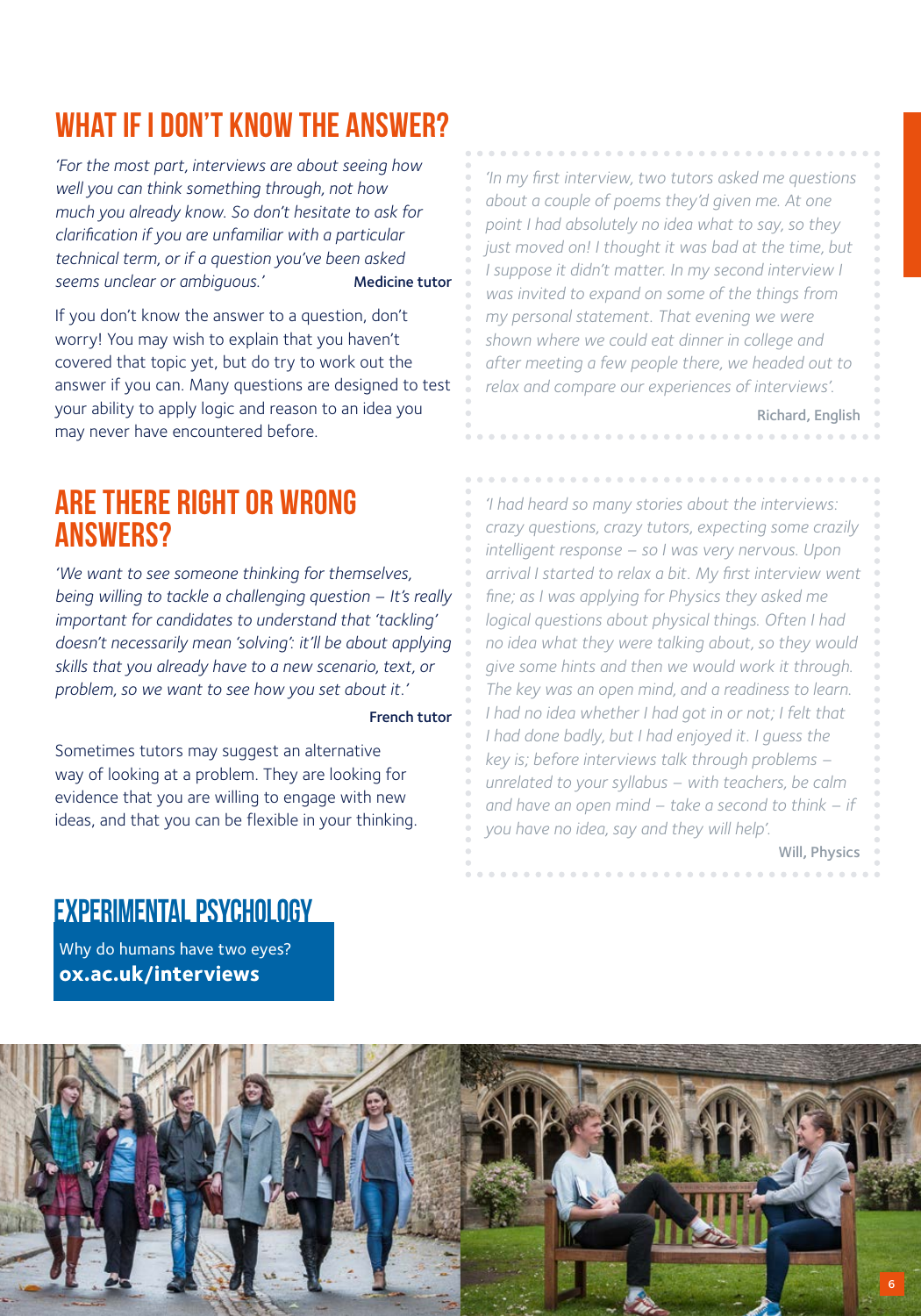# WHAT IF I MAKF A MISTAKF?

*'You said something that on reflection does not seem so clever after all? No big deal. "Oh - sorry - I take that back..." (big smile) "perhaps this might be a better way to think about it..." Exploring a blind alley or two is part of the normal thought process, and everyone makes occasional mistakes, but only very good candidates spot their own mistakes and recover*  **from them.'** Medicine tutor

# Are extra-curricular activities taken into account?

Tutors may ask you about extra-curricular activities which you have mentioned in your personal statement, particularly to help you settle into the interview. However extra-curricular activities will not be assessed unless they help to demonstrate how you meet the selection criteria for your course.

# Do I have to ask a question at the end?

Please don't feel as though you must ask a question. If you are given the chance to ask your own questions at the end of the interview, this does not form any part of your assessment.

# WHAT ABOUT COACHING?

*'It is much less likely that a candidate who has been coached will really listen to the questions they're being asked because they'll be focusing on what they've prepared.'* English tutor

*'Most of the sort of thinking questions we are asking are very hard to rehearse for. It is therefore usually quite easy to distinguish a candidate's real ability to think on their feet and their enthusiasm for the subject from the veneer that comes from coaching.'* Medicine tutor

*'I am looking for potential, not polish.'* Physics tutor

*'My preparation was mostly to look over my personal statement and submitted essay which is just as well because they both came up in my first interview. Before my second interview I was given half an hour to read a source and have a think about it. In the interview the questions were broad and general, allowing me to play with some different ideas. This interview felt a little tougher than the first one but I found myself really enjoying the challenge of the questions. I got the train home feeling generally happy*  and quite intellectually stretched.' Francesca, History . . . . . . . . . . . . .

### **MIISIC**

If you could invent a new musical instrument, what kind of sound would it make? **[ox.ac.uk/interviews](https://www.ox.ac.uk/admissions/undergraduate/applying-to-oxford/interviews?wssl=1)**

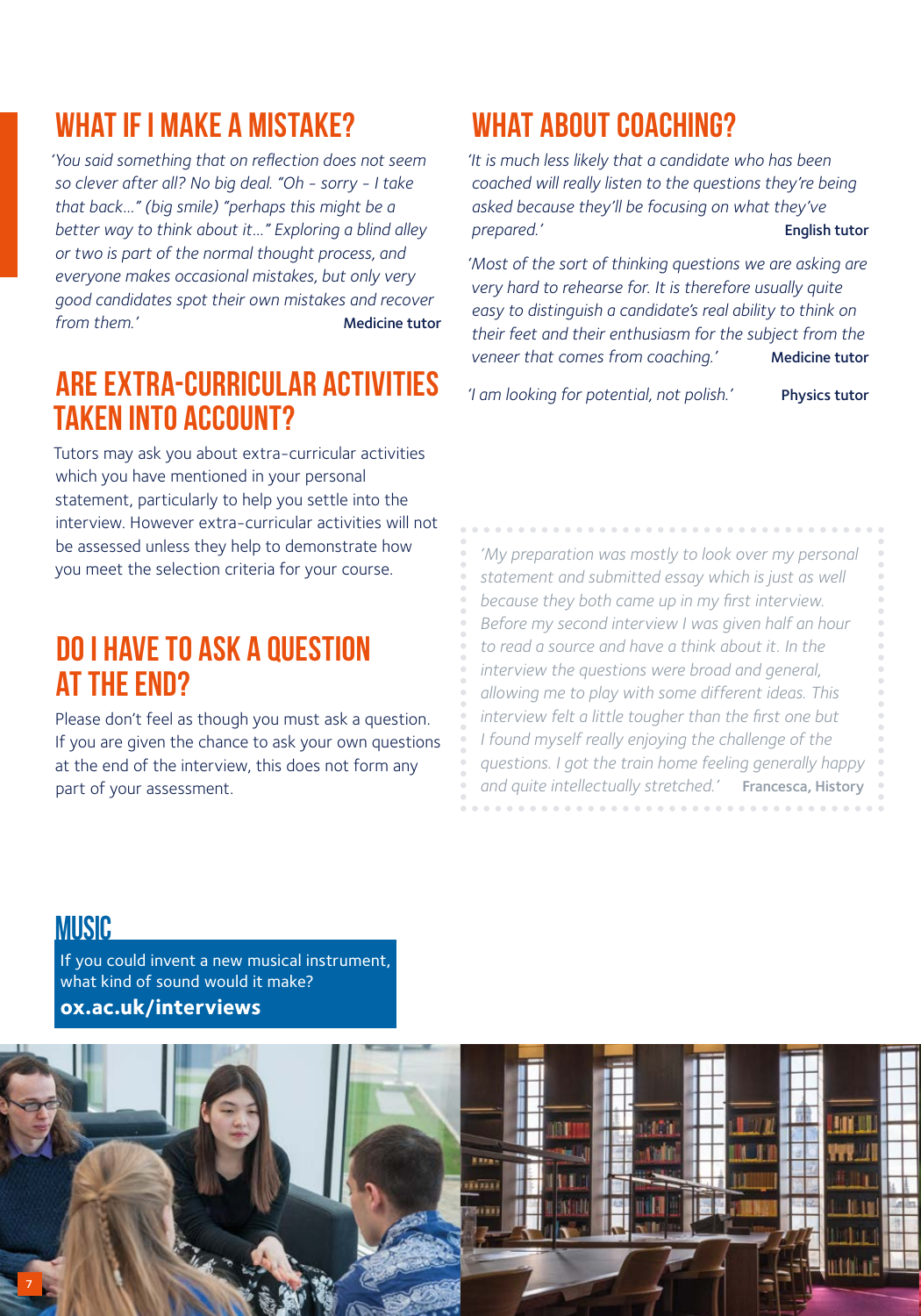# How can I prepare?

*'Have a clear reason in your mind as to why you have applied for this subject.'* Engineering tutor

*'Practise talking through your thinking process – whether that's speaking aloud to yourself, or to a friend or teacher.'* French tutor

*'By far the best way to prepare for an interview is to do a few trial runs with a friend or teacher asking questions. This helps to demystify the situation.'* Physics tutor

*'There is no better practice for being interviewed than being interviewed. If you can't get someone to interview you, mentally rehearse it in your head.'*

#### Medicine tutor

*'Read as widely as you can in your chosen subject and then think carefully about what you read. Ask yourself questions: so rather than "I really like this book" it should be "Why do I really like this book?", "How does it compare to something else I've read?", "What connections can I see between this book and others?"'* English tutor

### **HISTORY**

Imagine we had no records about the past at all – except everything to do with sport – how much of the past could we find out about?

### **[ox.ac.uk/interviews](https://www.ox.ac.uk/admissions/undergraduate/applying-to-oxford/interviews?wssl=1)**

# WE RECOMMEND THAT YOU:

- Remind yourself of the selection criteria for your chosen subject at **[ox.ac.uk/criteria](https://www.ox.ac.uk/admissions/undergraduate/courses/selection-criteria?wssl=1)**.
- Re-read your personal statement and any written work submitted, and ensure that you are happy to discuss them.
- Read widely around your chosen subject, including newspaper articles, websites, journals, magazines and other relevant publications.
- Take a critical view of ideas and arguments that you encounter in your reading, at school or college, or in the media: think about all sides of the debate.
- Find examples of your subject in the wider world, such as taking an interest in the scientific or economic theories that underlie news stories.
- Revise material you have studied at school recently.

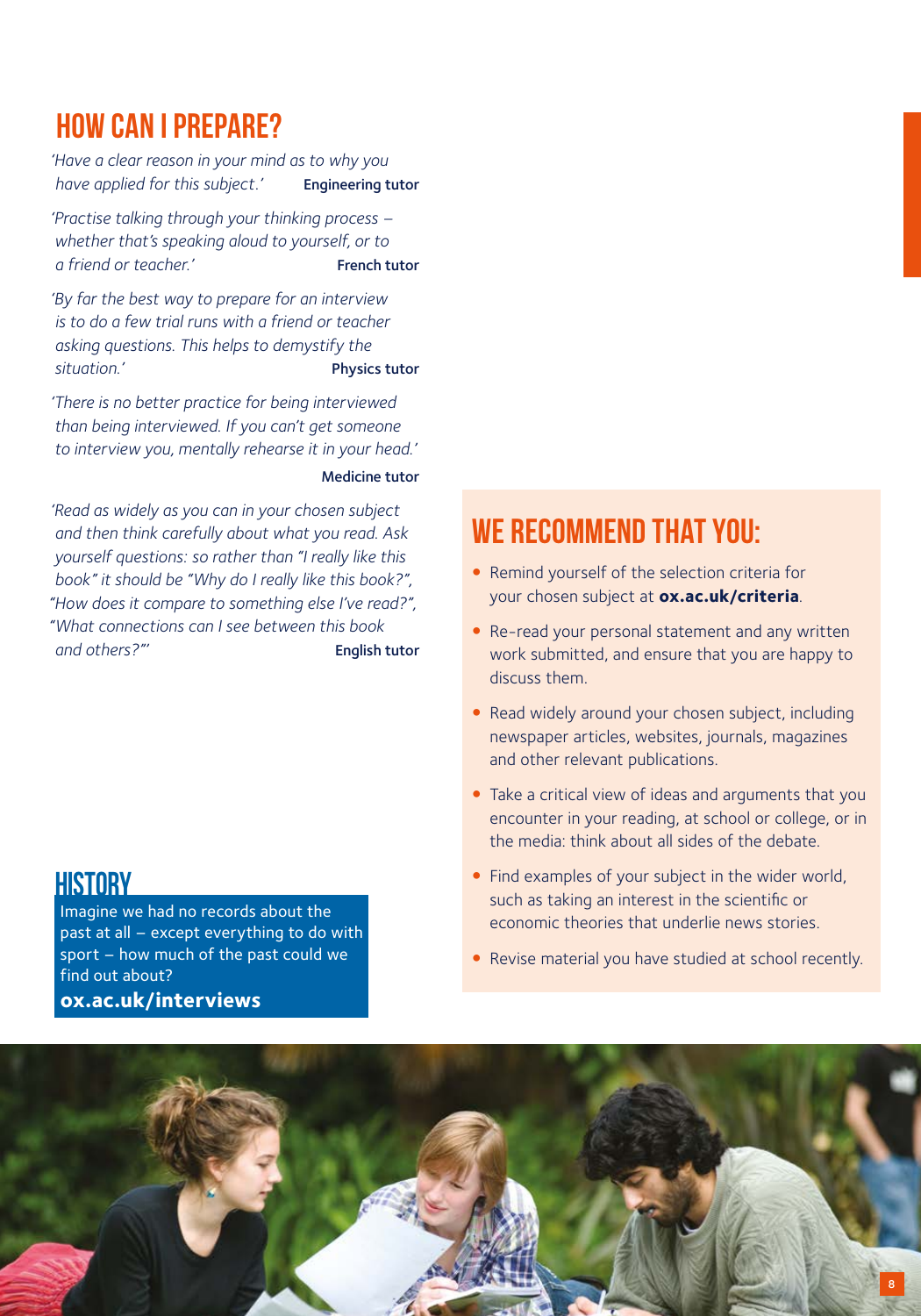# International students

If you are currently studying in the UK, the rest of the EU, Norway, Iceland, Liechtenstein or Switzerland, then you will be expected to attend interviews in Oxford in December if your application is shortlisted.

If you are currently studying in another country, we understand that it may not be possible for you to travel at short notice. In this case, your college may arrange to interview you by telephone or over the internet. (The one exception to this is for Medicine where all shortlisted applicants must attend interviews in Oxford.)

If you decide to book a flight before hearing whether or not you have been shortlisted, and are then unsuccessful, you might like to use this time to visit other higher education institutions in the UK. If you choose to wait to hear if you have been shortlisted, then you will need to factor in the cost of travel to Oxford at short notice.

A timetable for interviews is normally available from August, at **<ox.ac.uk/interviews>**.

Please see **[ox.ac.uk/int](https://www.ox.ac.uk/admissions/undergraduate/international-students?wssl=1)** for further details about international applications.

*My interviews were very much focused around maths and problem solving. They started with some warm-up questions on my personal statement, and then a few questions on modern-day engineering. It is definitely worth reading a few engineering magazines before your interview, so you are up to date with the engineering world. Then the maths began, for example, in one of the interviews, I was asked about how many watts a cycling machine might output. This meant using basic physics formulae and general knowledge to vaguely work out a sensible answer. I was asked increasingly hard questions on pendulums and questions to do with a toppling wall. In a weird way, I enjoyed my interviews: they were obviously a little stressful but looking back it was fun.* Dan, Engineering

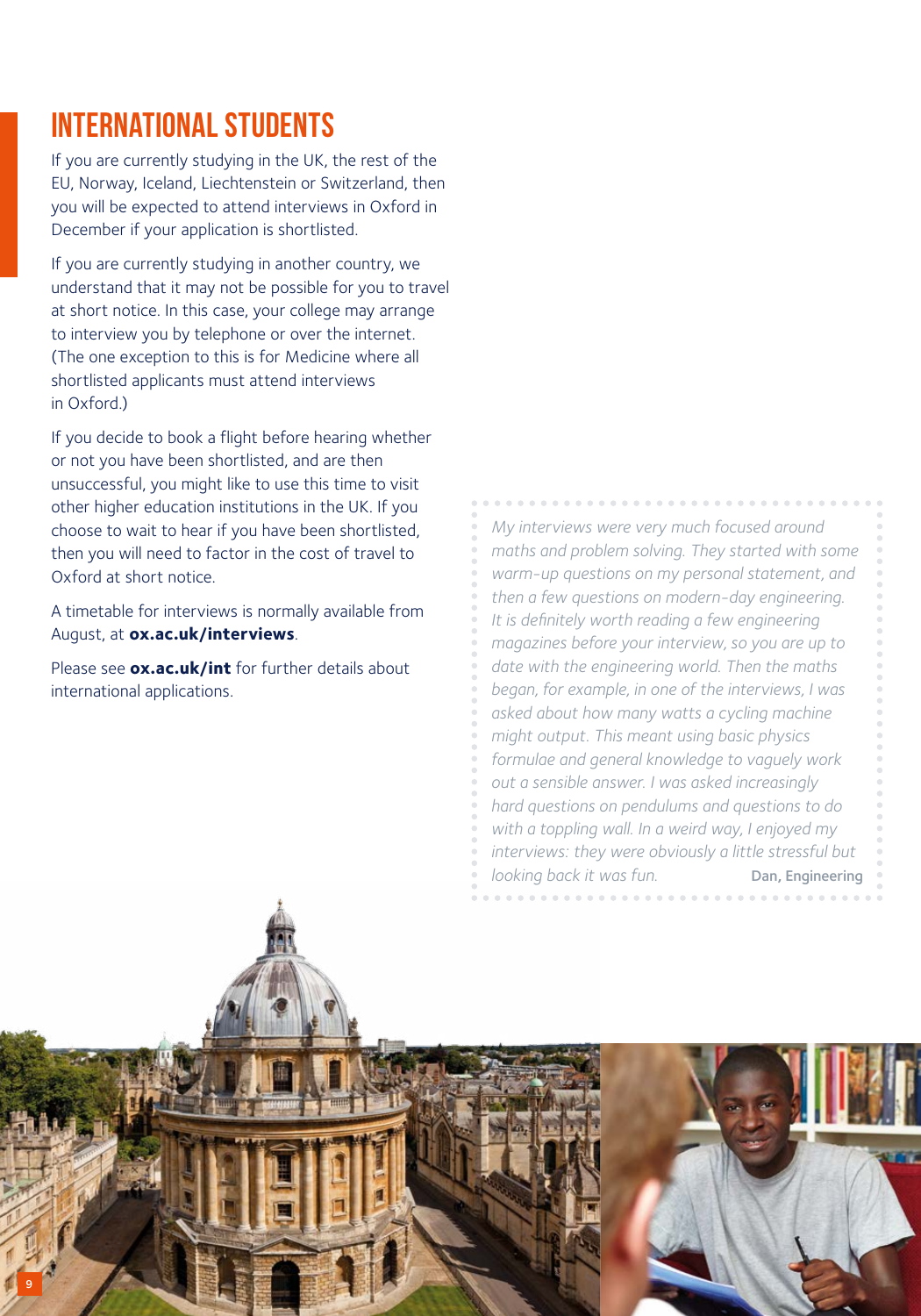# WHAT HAPPFNS NFXT?

You will receive a letter or an email by the middle of January letting you know the outcome of your application. If you are successful, this will tell you whether:

- You have been made an offer of a place, conditional upon achieving certain exam results. The offer may specify that you need to achieve certain grades in particular subjects. (It may also include a requirement for evidence of proficiency in the English language, if English is not your first language or if you have not been educated in the medium of English language during your two most recent years of study.)
- You have an unconditional offer based on your existing academic records.
- You have been made an 'open offer'. This means that you are guaranteed a place at Oxford if you meet the conditions of the offer. However the college you will go to has not yet been specified, and will not be decided until some point after your final exam results have been published.

# **FFFDBACK**

In January you can request feedback on your interviews (the deadline for requests is 30 April) from the college which originally invited you for interview. College contact details can be found at **[ox.ac.uk/ugcolls](https://www.ox.ac.uk/admissions/undergraduate/colleges/college-listing?wssl=1)**.